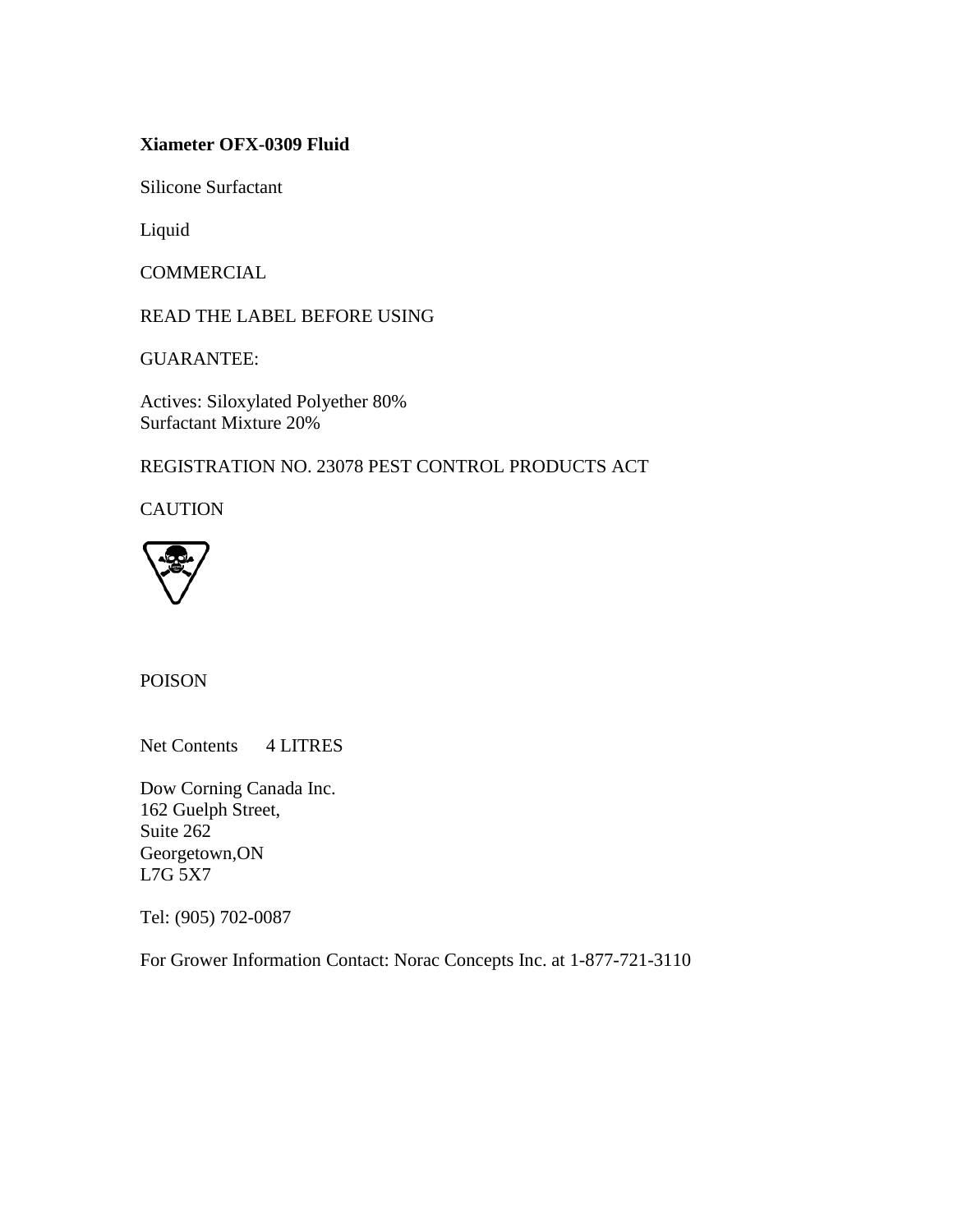#### PRECAUTIONS:

# · KEEP OUT OF THE REACH OF CHILDREN

· Avoid contact with skin, eyes and clothing. Wash hands and face with soap and water after using.  $\cdot$  Harmful if ingested.  $\cdot$  Do not contaminate water, food and feed.

· Store separately from these items. · Wear safety glasses and rubber gloves when using or handling this product.

### FIRST AID:

IF IN EYES: Hold eye open and rinse slowly and gently with water for 15–20 minutes. Remove contact lenses, if present, after the first 5 minutes, then continue rinsing eye. Call a poison control centre or doctor for treatment advice.

IF ON SKIN OR CLOTHING: Take off contaminated clothing. Rinse skin immediately with plenty of water for 15–20 minutes. Call a poison control centre or doctor for treatment advice.

IF SWALLOWED: Call a poison control centre or doctor immediately for treatment advice. Have person sip a glass of water if able to swallow. Do not induce vomiting unless told to do so by a poison control centre or doctor. Do not give anything by mouth to an unconscious person.

Take container, label or product name and Pest Control Product Registration Number with you, when seeking medical attention.

STORAGE: Do not store below 5C. Do not store at temperatures above  $50^{\circ}$ C. Keep container tightly closed when not in use.

### TOXICOLOGICAL INFORMATION:

No specific antidote. Employ supportive care. Treatment should be based on judgement of the physician in response to reactions of the patient. For further information consult the Material Safety Data Sheet.

DISPOSAL: Do not reuse this container for any purpose. This is a recyclable container, and is to be disposed of at a container collection site. Contact your local distributor/dealer or municipality for the location of the nearest collection site. Before taking the container to the collection site: 1. Triple-or pressure-rinse the empty container. Add the rinsings to the spray mixture in the tank. 2. Make the empty, rinsed container unsuitable for further use. If there is no container collection site in your area, dispose of the container in accordance with provincial requirements. For information on disposal of unused, unwanted product, contact the manufacturer or the provincial regulatory agency. Contact the manufacturer and the provincial regulatory agency in case of a spill, and for clean-up of spills.

NOTICE TO USER: This pest control product is to be used only in accordance with the directions on the label. It is an offence under the *Pest Control Products Act* to use this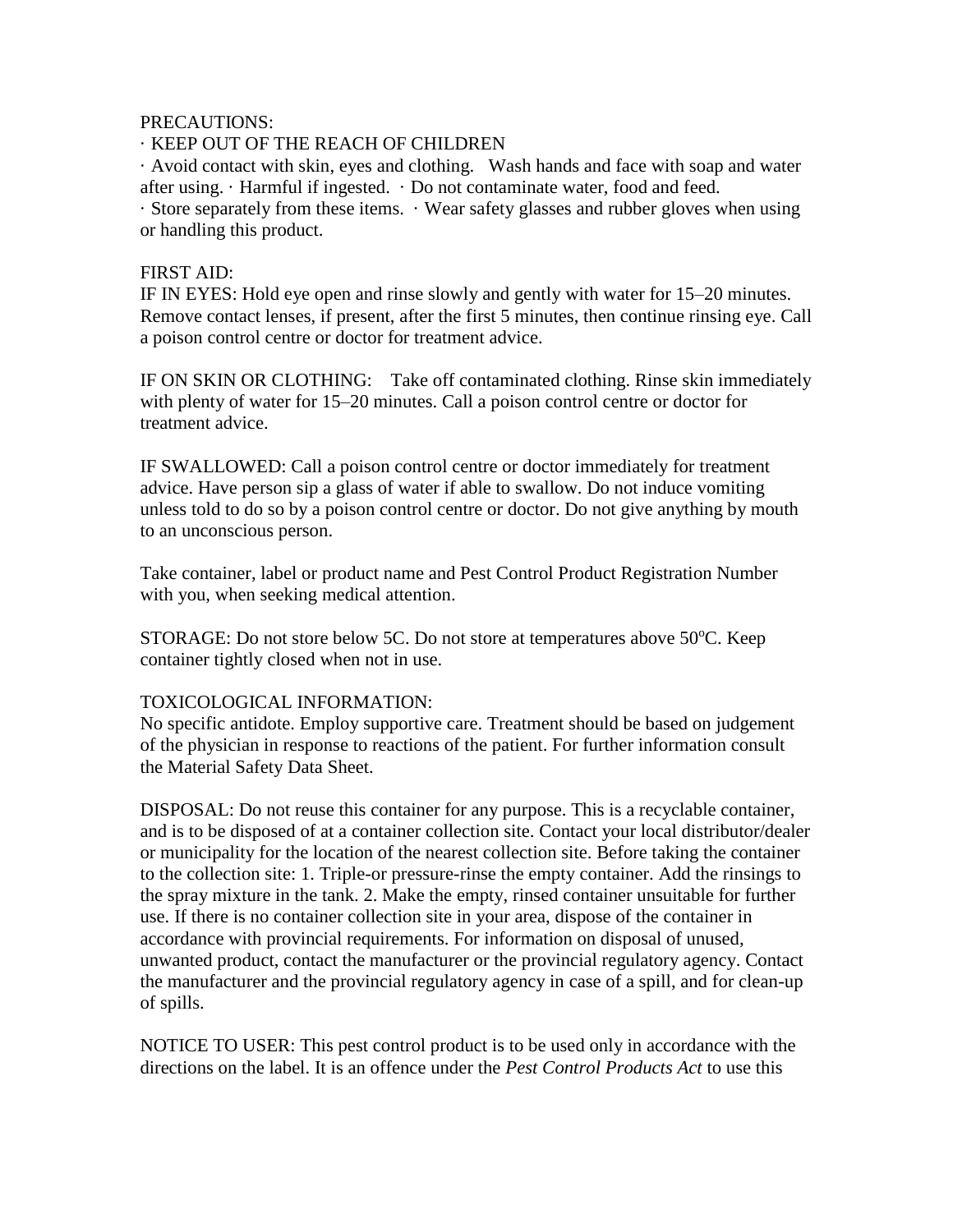product in a way that is inconsistent with the directions on the label. The user assumes the risk to persons or property that arises from any such use of this product.

#### GENERAL INFORMATION

**Xiameter OFX-0309 Fluid** Silicone Surfactant has been designed to enhance the efficacy of water soluble post-emergent herbicides. Spray solutions tank mixed with **Xiameter OFX-0309 Fluid** will completely wet leaf surface. **Xiameter OFX-0309 Fluid** has also been shown to increase the amount and speed of uptake of water-soluble herbicides. This results in more consistent weed control. Enhanced herbicidal efficacy has been most evident on broadleaf and woody brush weed species. **Xiameter OFX-0309 Fluid** has been shown to be less effective for enhancing performance on perennial grass weed species.

#### DIRECTIONS FOR USE

Add **Xiameter OFX-0309 Fluid** to the spray tank at the rate of 0.25% by volume (250 mL per 100 Litres of water) unless otherwise stated. If maximum rainfastness is desired increase the rate to 0.375% v/v (375 mL per 100 Litres of water). **Xiameter OFX-0309 Fluid** should be added last after the pest control product is thoroughly mixed. Agitate to thoroughly mix the water, **Xiameter OFX-0309 Fluid** and the pest control product. **Xiameter OFX-0309 Fluid** may be combined with the following pest control products: 1) Basagran® on soybeans for annual broadleaf weed control. 2) Pursuit® on soybeans for annual broadleaf and grass weed control. 3) Classic 25DF+ Assure II on soybeans for annual broadleaf and grass weed control. 4) Elim EP Herbicide  $25\%$  Dry Flowable + Dual II Magnum + Banvel II or Banvel Dry on field corn for annual broadleaf and grass weed control. 5) Roundup® for control of quackgrass and annual broadleaf weeds preplanting, post harvest and in summerfallow. Also, for control of annual and perennial weeds in non-crop areas such as railway, pipeline, highway, power and telephone line right-of-way, petroleum tank farms and pumping installations, roadsides, storage areas, lumberyards, fence rows, industrial plant sites, parking areas, school yards and airports. **Xiameter OFX-0309 Fluid** may also be used with other glyphosate products such as Vision®, , Renegade®, and Glyfos® if the herbicide labels carry use directions for these use sites. 6) Tordon® 101 for control of unwanted brush and broadleaf weeds on rightsof-ways. 7) FORESTRY AND WOODLOT MANAGEMENT, Site Preparation: **Xiameter OFX-0309 Fluid** may be applied in combination with Vision® herbicide for ground and aerial application in areas being prepared for replanting with seedlings. Refer to the Vision Herbicide label for glyphosate rate information. AIRCRAFT APPLICATION: Apply at a rate of 0.25% by volume (250 mL/100 litres of water). Follow the Directions and Precautions on the Vision Herbicide label to ensure the proper aerial application in a site preparation program. Use only for applications listed on the Vision Herbicide label. Refer to the Vision Herbicide label for the rates of glyphosate and water. DO NOT USE **Xiameter OFX-0309 Fluid** IN CONIFER RELEASE PROGRAMS OR ON CHRISTMAS TREE PLANTATIONS. Its use in these situations could result in damage to desirable species. 8) Retain® Plant Growth Regulator. Add **Xiameter OFX-0309 Fluid** at the rate of 0.05-0.1% by volume to improve spray coverage and enhance absorption.